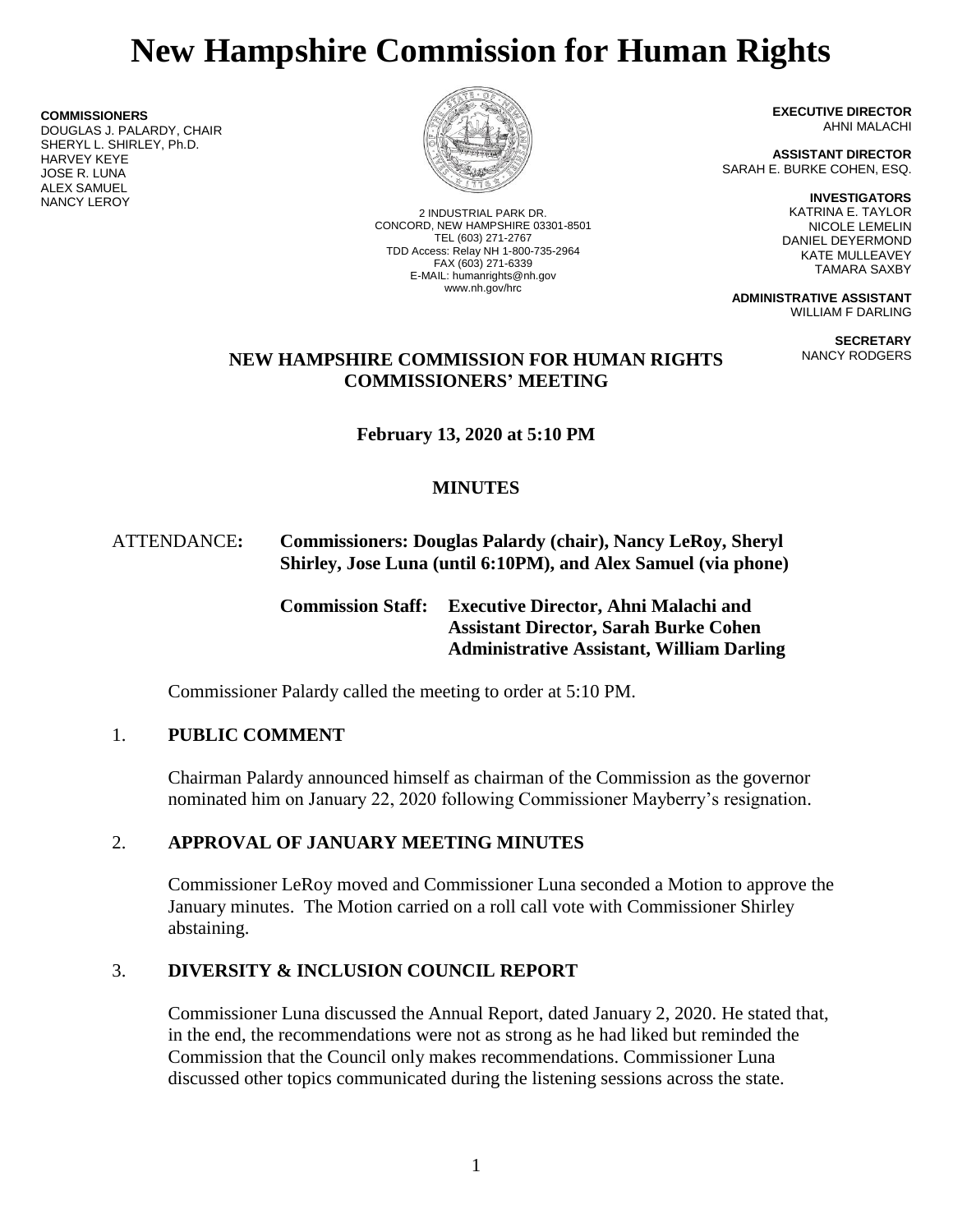#### **4. OFFICE UPDATES.**

**Commissioner Training Manuals:** Director Malachi presented the new training manual for the Commissioners. She explained the manuals are modeled after the Investigator Training manuals.

**Legislative Budget Assistant (LBA):** Director Malachi discussed the LBA Financial Audit Report presentation scheduled for the following day. Assistant Director Burke Cohen and Director Malachi will attend the presentation of the Financial Audit Report by the LBA to the Fiscal Committee on February 14 for testimony. After the Fiscal Committee approves the report, it will be made available to the public and is no longer confidential. A copy will stay in the Commission office, is also available online, and each Commissioner has a bound copy for their records.

**EEOC Contract:** Director Malachi explained the contract process with the Equal Employment Opportunity Commission (EEOC) relative to the specific amount of cases paid for during the federal fiscal year. She explained that we currently have not received our approved EEOC contract but that we are moving cases to closure based on the requested contract amount. Commissioner Luna asked about the consequences of completing the contract early and closing more cases. Director Malachi explained how the NHCHR would request a subsequent upward modification, i.e. additional cases allotted to the NHCHR, which would add to the contract total for the federal fiscal year. Should the NHCHR surpass its contract number and any cases allotted in an upward modification, then the NHCHR would not get paid for the closure of any dual filed cases closed during that federal fiscal year. The Commissioners encouraged the NHCHR staff to continue to close cases promptly even if it means no payment from the EEOC. The Commissioners made this decision based on the backlog of cases still retained by the NHCHR.

## 5. **REVIEW OF INVESTIGATOR CASELOAD**

Assistant Director Burke Cohen stated that 57% of the NHCHR's EEOC proposed contract amount is complete, only 1/3 into the fiscal year, again crediting the efforts of the staff. Chairman Palardy declared that the pace of the investigators was encouraging in that the backlog was being reduced steadily.

Commissioner Shirley inquired as to whether NHCHR had statistics on the rate of Probable Cause (PC) findings over time. While Assistant Director Burke Cohen did not have stats at the moment, her sense during her time at the Commission is that settlements overall—PC and No Probable Cause (NPC)—are on the rise, which the NHCHR considers a positive trend.

Director Malachi returned to the EEOC contract to close out that discussion. She addressed mediations, citing information from Investigator Taylor who is the Mediation Coordinator. Three of the four mediations in January were successful, which is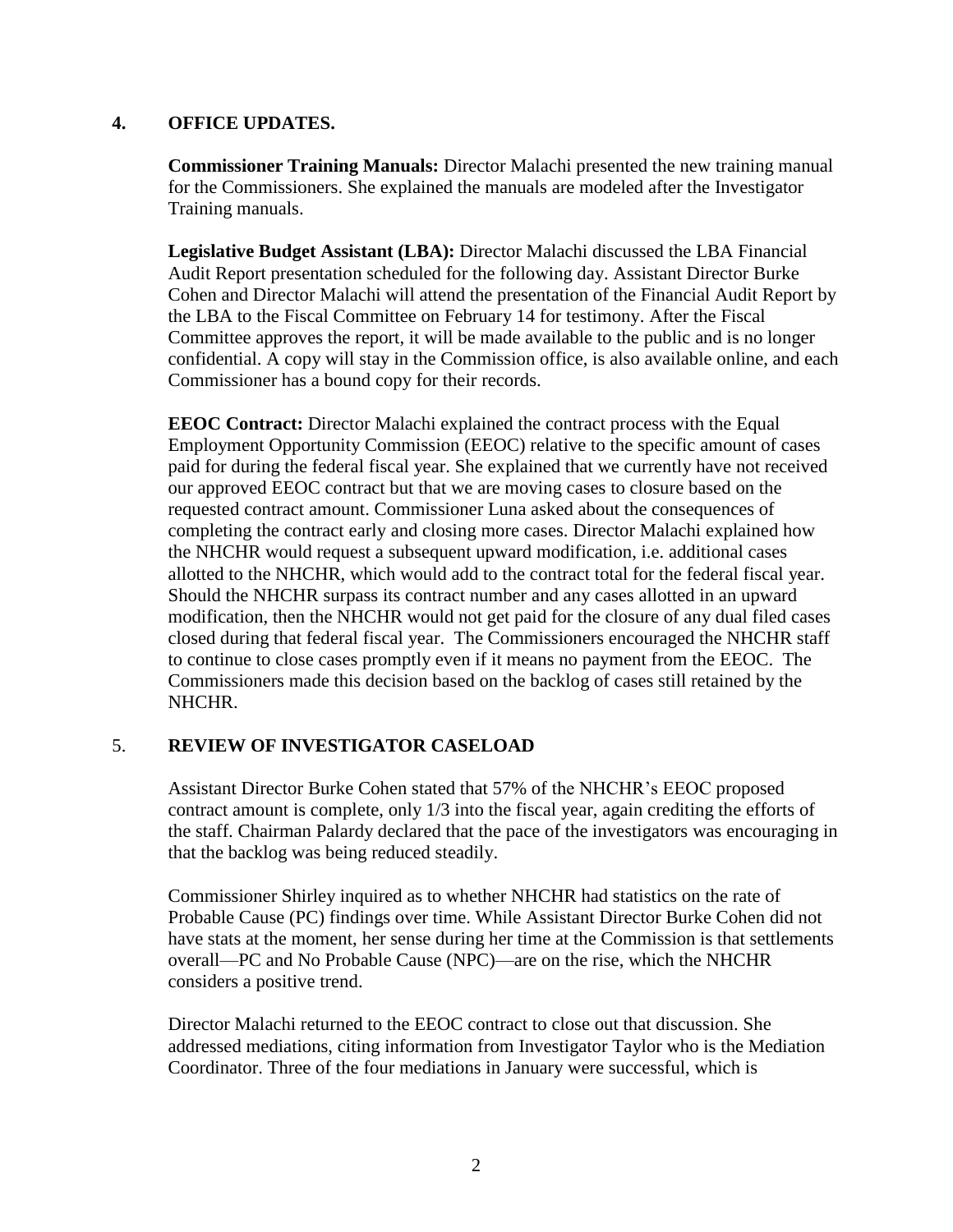encouraging since that is a rate of potentially one per week. For the previous Federal Fiscal Year (FFY), the success rate for mediations was 75%.

### **6. HEARING SCHEDULE UPDATE**

Assistant Director Burke Cohen addressed the hearing schedule and provided the updated schedule to the Commissioners.

Chairman Palardy returned briefly to the discussion of caseloads and confirmed there was unanimity about closing cases regardless of contract status, as he thought that the backlog of cases was the most significant issue since he had been on the Commission. There was consensus on this issue. Director Malachi noted the difference between how New Hampshire and other states, for example Connecticut go about fulfilling EEOC contracts.

At this point, Chairman Palardy wished to return to Office Updates. Director Malachi addressed Legislative Service Requests (LSR) and how active the current legislative session has been. She discussed there is currently pending legislation that may impact the NHCHR. Chairman Palardy acknowledged a need for Commissioners to be informed, but trusted the Director as to how often and about which bills the Commissioners should be aware. Commissioner Shirley posited the question if the Commission should have a stance on legislation. Chairman Palardy acknowledged that the Commission's current stance is to remain neutral about legislation rather than to choose a side. Chairman Palardy stated he believes this practice should remain, however is open to having further discussion on a case-by-case basis with the Commissioner's as new legislation is put forth in the future. Director Malachi stated how the role of NHCHR at legislative hearings at this time was informative; explaining to legislators and committees what the NHCHR does and how any proposed change(s) to the statute would affect the scope and effectiveness of the NHCHR. The Commissioners decided Director Malachi would update the Commissioners at the monthly Commissioners' meeting with relevant legislation and any action it might require.

Assistant Director Burke Cohen then moved back to hearing information, and solicited volunteers among the commissioners for March and April. Commissioners LeRoy, Luna, Samuel and Palardy volunteered to fill vacancies and tentatively assigned Commissioner Keye a position.

#### 7. **HRC ADMINISTRATIVE RULES DISCUSSION**

There was no update relative to the Administrative Rules at this time.